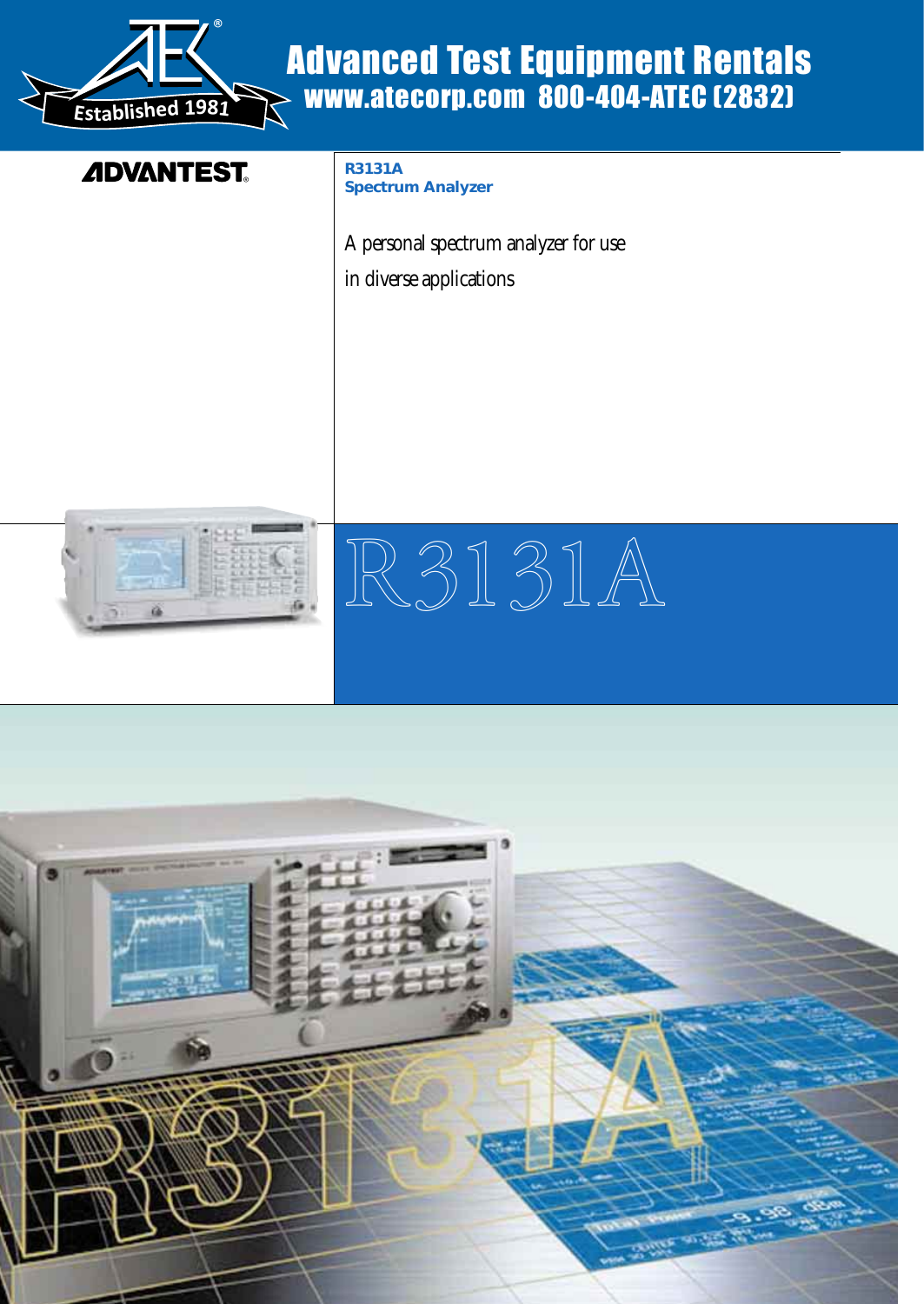**The R3131A is an easy-to-use personal spectrum analyzer which combines high accuracy necessary for digital radio measurement with excellent operability and usability. The R3131A can be used in diverse fields, for a multitude of applications.**

# **Front Panel Layout** Data Entry Keys .....................

**Common Keys** Auto Tune, counter and power measurements made simple by these keys.

The data entry keys arranged together with the FREQ, SPAN, and LEVEL basic functions improves operability.

#### **Floppy Disk Drive**

Measurement parameters and results can be recorded on a 3.5-inch floppy disk.Because the bit map and text formats are compatible,the recorded data can easily be transferred to a PC.



**5.7-inch B/W STN Display** **Marker Keys** Various marker functions like delta marker and peak search function are available.

# **ELECTION** Control Keys

For setting bandwidth, sweep and various parameters, R3131A meets to all the measurements.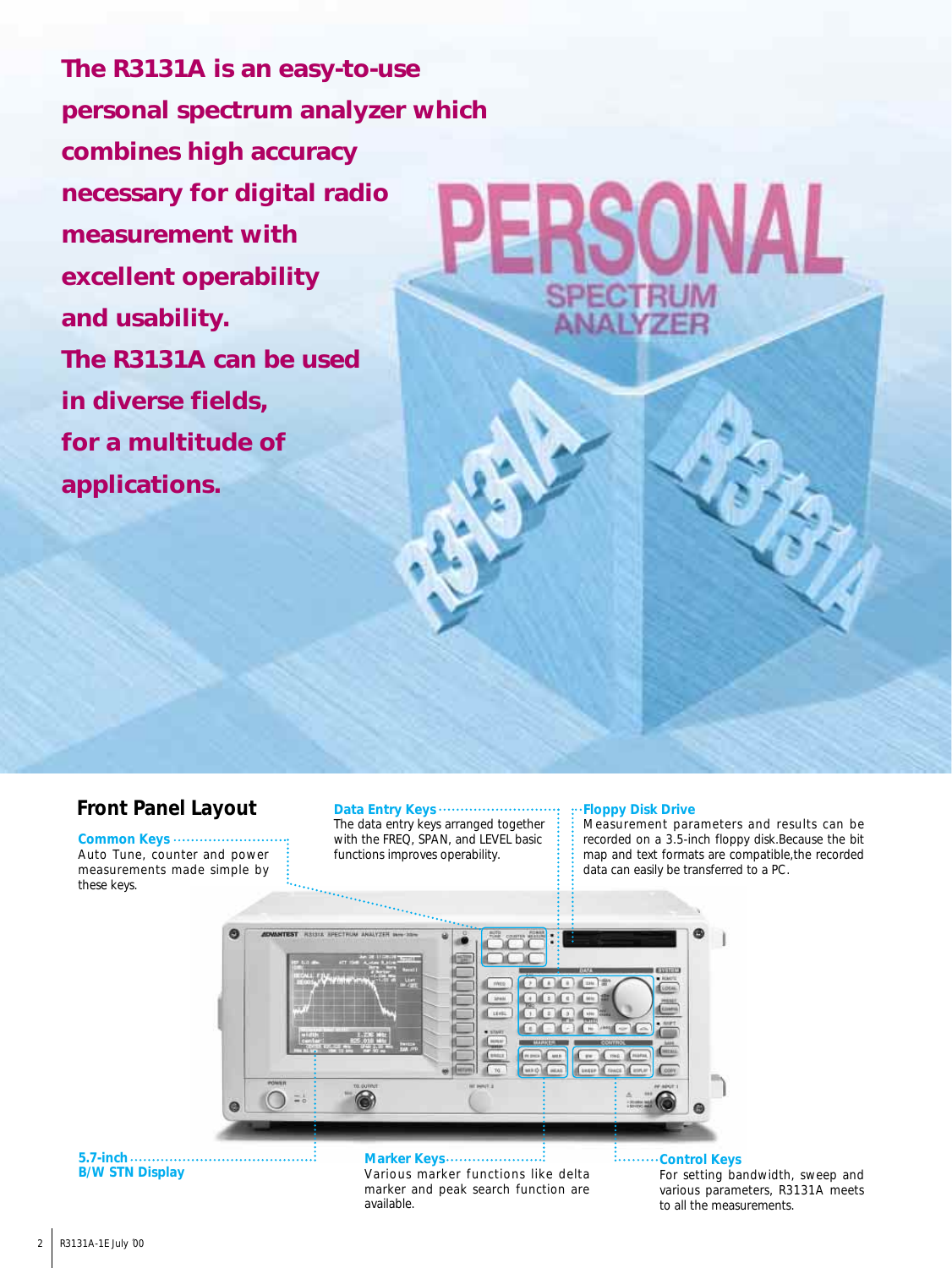

# **Features**

- **Built-in high accuracy OBW, ACP, and Power measurement functions which can be applied to digital radio measurement**
	- ●**Frequency stabilization**
	- ●**Improved SPAN accuracy**
	- ●**Improved level accuracy**
- **Improved ease of use through Auto TUNE function**
- **Total level accuracy guaranteed by Auto CAL function**
- **Standard interfaces: GPIB, RS232C, Centronics, and FD drive**
- Large character display allows results to be seen
- **Substantial EMC measurement function**
- **Improved system operation speed**
- **Operation key arrangement for ease of use**
- **Compact and light weight (12kg) with a space-saving design**
- **High performance realized within an economical platform**
- **Tracking generator option (OPT.74)**

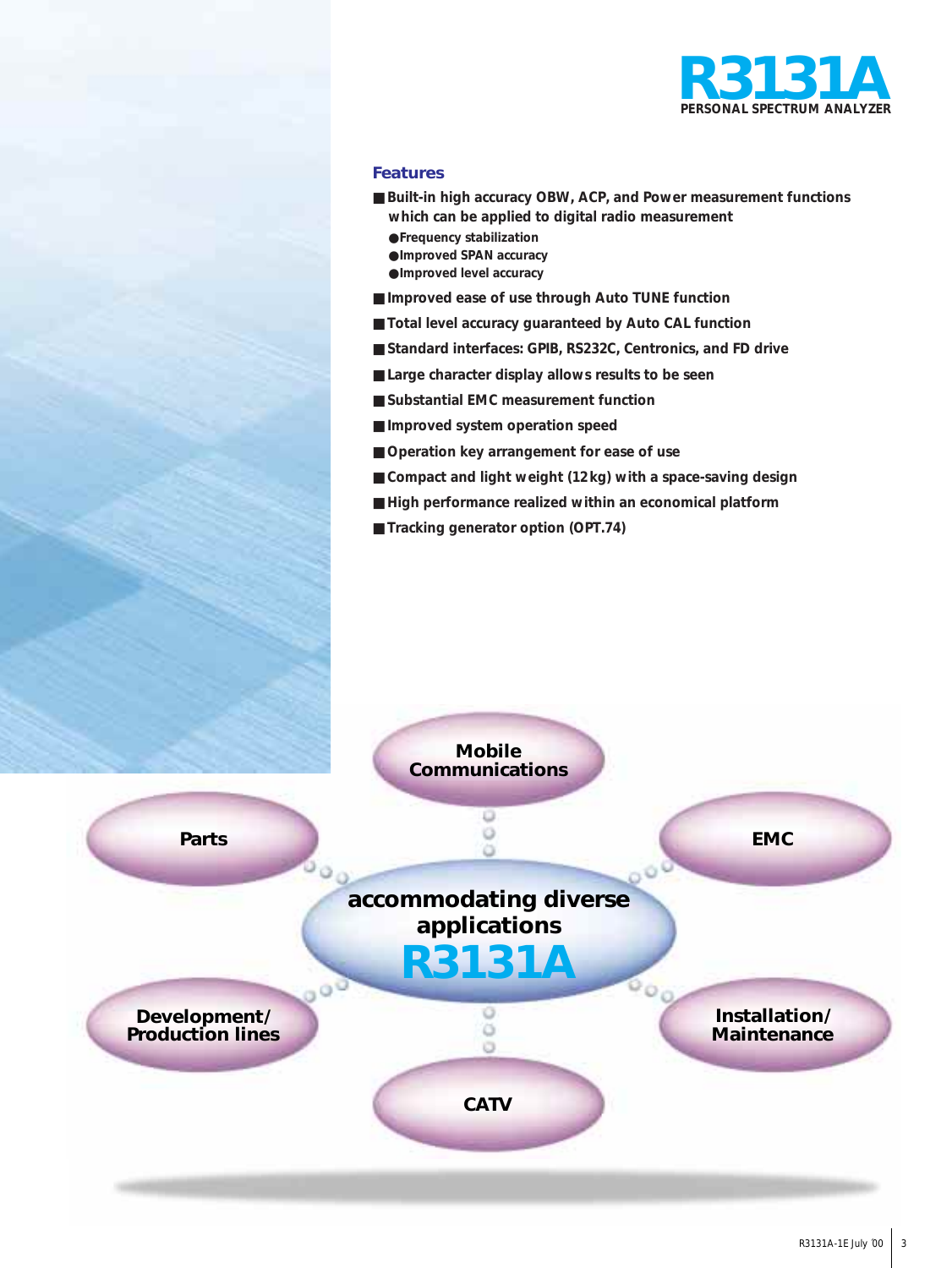# **Independent operation keys improve operability**

# **AUTO TUNE**

# **AUTO TUNE**

Searches for the signal with the maximum level within the 3 GHz band and sets the center frequency automatically. Then, reproduces the setting which existed immediately before execution of AUTO TUNE, allowing observation under the same measurement conditions.



#### **COUNTER COUNTER**

Performs frequency measurement with the built-in frequency counter simply by moving the marker to the signal. You can select a measurement resolution from 1Hz up to 1kHz. The measurement results are displayed

with enlarged characters, for easy viewing.

|                                   |                 | Thu 29 Jan 1998                                        |                |
|-----------------------------------|-----------------|--------------------------------------------------------|----------------|
|                                   |                 |                                                        | Counter        |
| REF -10.0 dBm<br>10dB/            | ATT 10dB        | A_wrt B_blnk<br>Norm<br>Norm<br>Markert<br>1.89515 GHz | Res<br>1kHz    |
|                                   |                 | $-16,00$ dBm                                           | Res<br>100Hz   |
|                                   |                 |                                                        | Res<br>10Hz    |
|                                   |                 |                                                        | Res<br>1Hz     |
| لتشتشعه فانتقباها امسع كالتحمية   |                 | فسفن والمسافا                                          |                |
| Frequency Counter                 |                 | (1Hz)                                                  |                |
|                                   | 1.895149152 GHz |                                                        |                |
| CENTER 1.89515 GHz<br>RBW 100 kHz | VBW 100 kHz     | MHz<br>SPAN<br>10.00<br>$SWP$ 50 $ms$                  | Counter<br>Off |

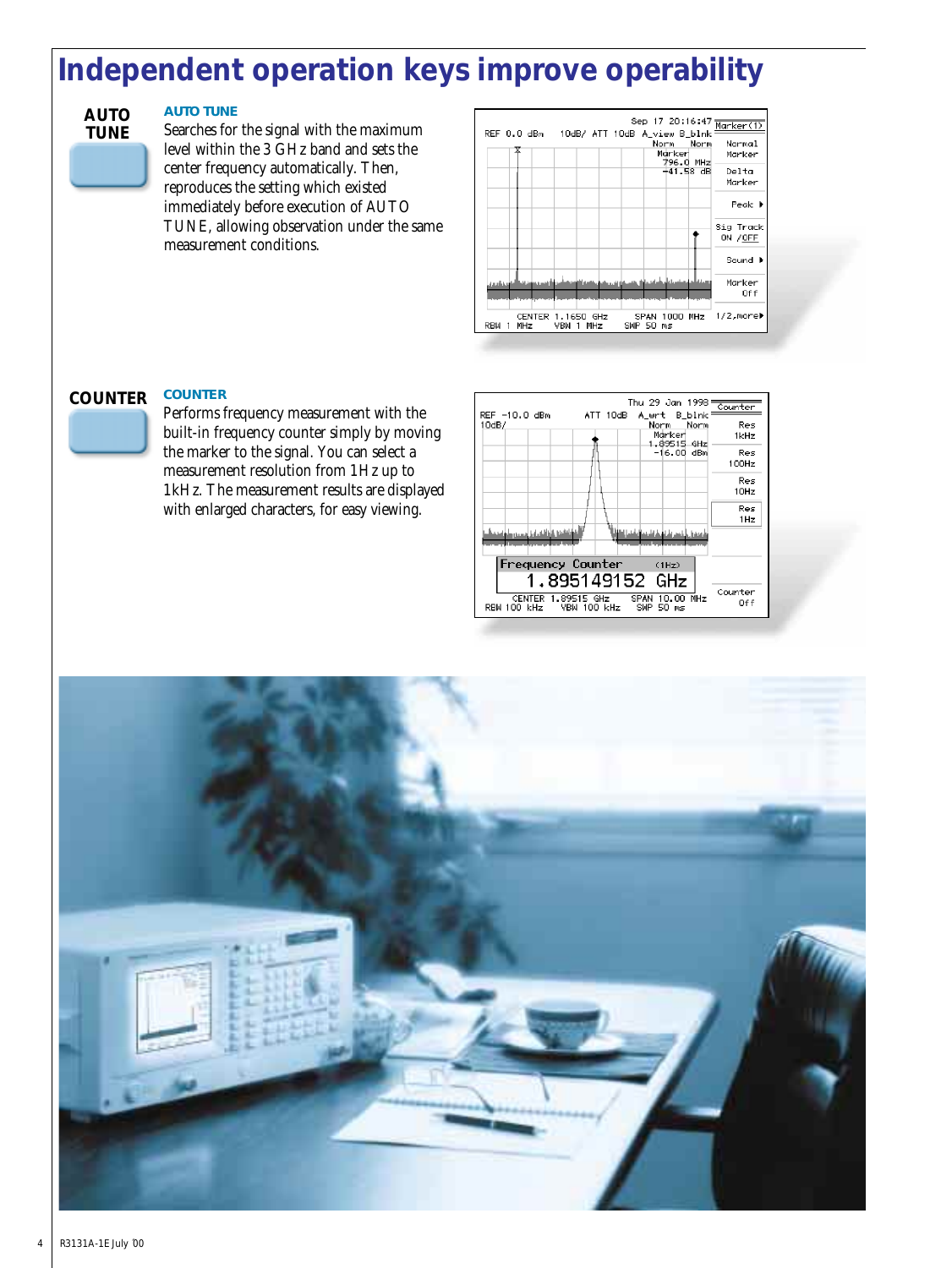## **POWER MEASURE**

The R3131A can measure the power within the specified band of frequency diffuse signals and the total power of multi-carrier signals. It can also be used to measure the occupied frequency bandwidth (OBW) and adjacent channel leakage power (ACP) which are essential to transmission characteristics testing for radio equipment.

![](_page_4_Figure_3.jpeg)

### **Channel Power**

**POWER MEASURE**

The R3131A allows you to measure the total power within the window and display it as the channel power simply by setting the measurement window to the specified occupied bandwidth.

![](_page_4_Picture_6.jpeg)

#### **OBW**

Measures the frequency band which contains 99% of the total power of the spectrum displayed on the screen. In addition, the % value of OBW can be set to any desired value.

![](_page_4_Figure_9.jpeg)

### **Total Power**

Obtains the total power from the spectrum displayed on the screen. This function is useful for total power measurement of multi-carrier signals.

![](_page_4_Figure_12.jpeg)

#### **ACP**

The measurement results can be displayed in graphical form, including upper and lower point data, up to the 2nd ACP, respectively, offset from the carrier and leakage power value at all the displayed frequency points.

![](_page_4_Figure_15.jpeg)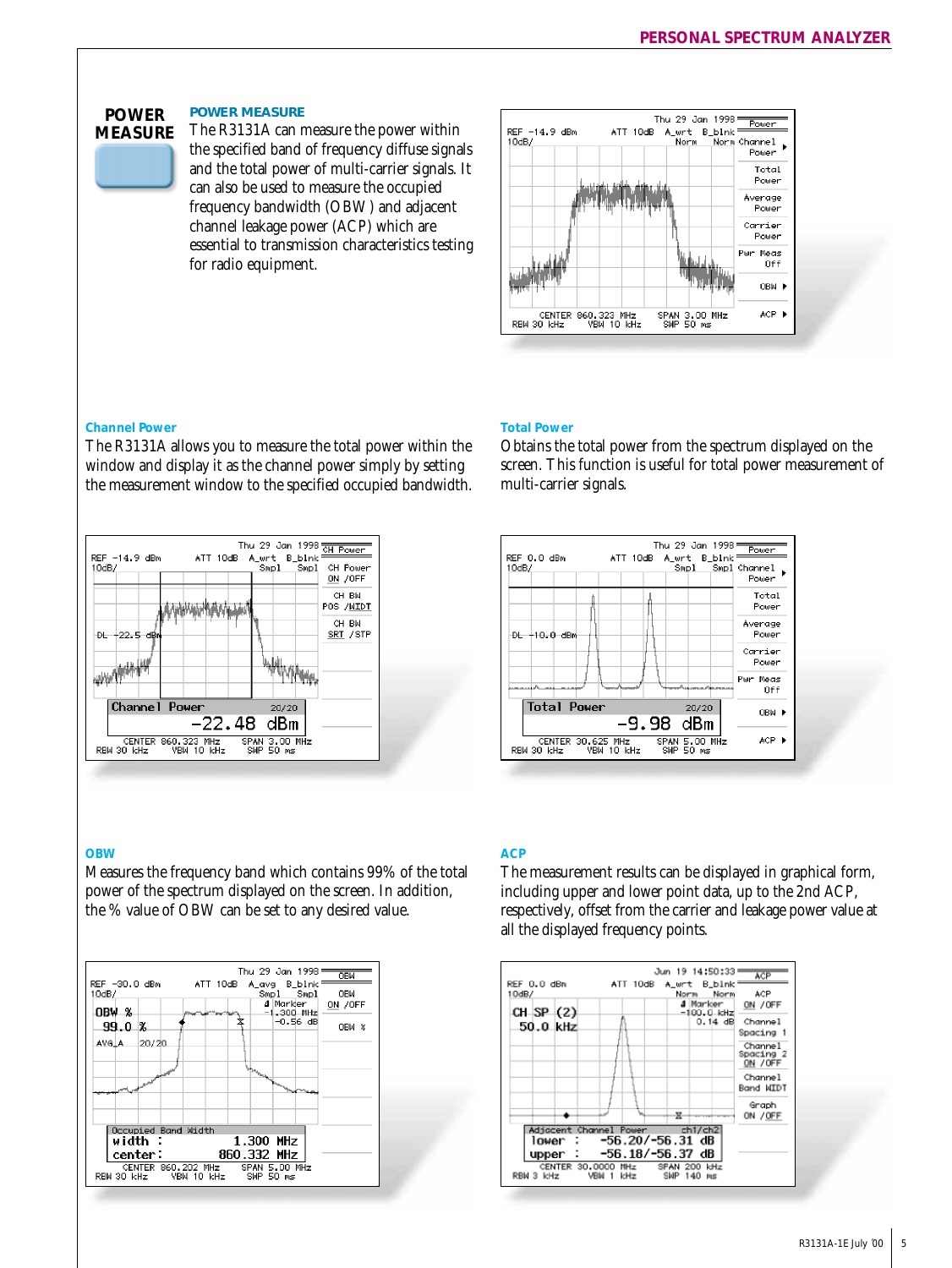# **GATED SWEEP**

Bursted signals could not directly be observed with former spectrum analyzers. The R3131A allows spectrum analysis of the burst signal by supplying a trigger signal synchronizing with the burst transmission.

![](_page_5_Figure_2.jpeg)

GATED SWEEP OFF

![](_page_5_Figure_4.jpeg)

ATT 20dB

Fri 30 Jan 1998:

Setup: ON<br>Trace: A/B<br>Ant : OFF

Norm

 $\overline{\text{Save}}$ 

Save

Save  $\overline{1}$ 

Protect

Delete

Device RAM / FD

GATED SWEEP ON

REG10

### **SAVE/RECALL**

The R3131A allows you to store and recall measured waveform data and measurement conditions. The R3131A unit offers up to 10 dedicated files for storage. In addition, the built-in standard floppy disk drive allows, you to store them on MS-DOS formatted floppy disks.

REF 115.4 dByV A\_wrt B\_blnk  $10dB/$ Norm. norm norm<br>Marker<br>- 91.27 MHz<br>- 97.62 dB*r*V SAVE FILE REGO1 CENTER 91.25 MHz<br>RBW 100 kHz VBW 100 kHz SPAN 10.00 MHz **ETLE LIST (RAME)** <REGO1.DAT> **Etemni** REGOT<br>REGO2<br>REGO3<br>REGO5<br>REGO6<br>REGO7<br>REGO6<br>REGO6<br>REGO6<br>REGO6 TEST-1998/01/30/ TEST-1998/01/30/<br>PHS #001<br>GSC @10<br>OSC @10<br>VCXO + BPF\_10.8MHZ 98/01/14 10:21<br>RW 2408 Bytes

#### **PASS/FAIL**

Sets the limited judgment value for the level axis using a window. If the marker falls within the window, the PASS judgment results; otherwise, the FAIL judgment results. Since the limit value is set as an absolute value, you can make measurement with the same judgment value with different REF levels. In addition, by setting the limit window for the frequency axis, the portion where the X and Y axes overlap is judged as the PASS region.

![](_page_5_Figure_11.jpeg)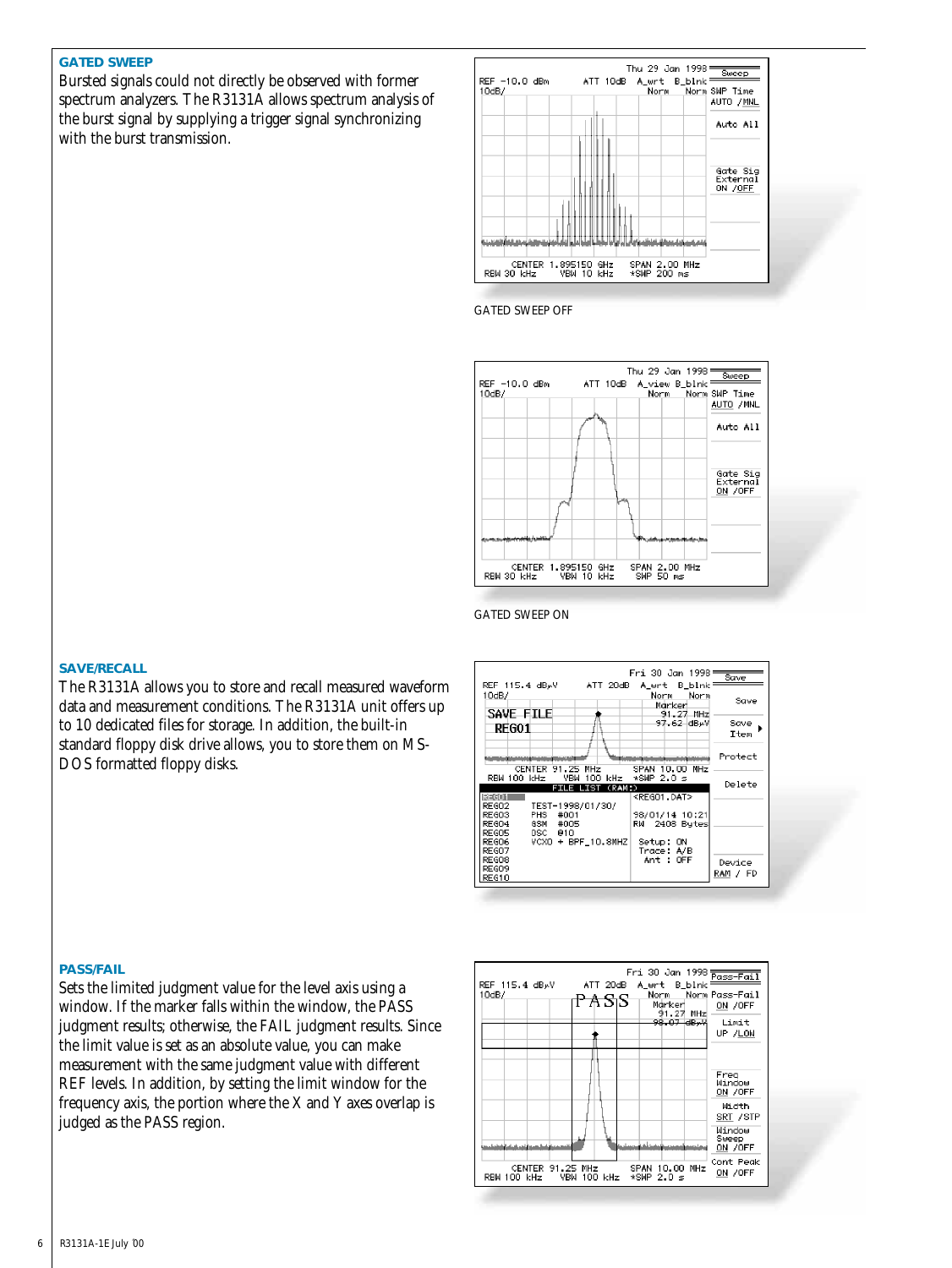# **PERSONAL SPECTRUM ANALYZER**

#### **Diverse measurement functions**

The MEAS key incorporates the XdB Down measurement function which is useful for noise measurement, AM modulation measurement, 2-signal 3rd-order distortion measurement, and filter cut-off frequency measurement. In noise measurement, bandwidth conversion can easily be made and the PBW calibration function for improvement of measurement accuracy is effective. The PBW calibration function is a new calibration function which performs correction, in power measurement, based on conversion of the R3131A resolution bandwidth filter to an ideal filter, thereby allowing measurement with higher accuracy.

![](_page_6_Figure_3.jpeg)

### **EMC**

This function measures electromagnetic interference generated by various electronic equipment. This function incorporates the 9 kHz and 120 kHz RBW and QP detector conforming to the CISPR Pub.16-1 standard. In addition, using the AM/FM demodulation signal fed from the PHONE jack on the rear panel, you can identify broadcasting radio waves which act as external noise. Prior to measurement of noise emission on the approved site, this function is very useful for preparatory evaluation and solution.

![](_page_6_Figure_6.jpeg)

#### **Antenna and Level Correction Functions** (EDIT of Corr.table is not performed by the R3131A unit.)

Various antenna correction factors provided by Advantest are built-in the R3131A. Simply by selecting the Model name of the antenna, the level indication of the R3131A is calibrated to an absolute value, allowing you to read the value directly in

unit of dBµ/m. When you use an antenna from other manufacturers, you can reflect its antenna correction factor in the level indication of the R3131A by performing steps  $\blacksquare$  and **2** below.

![](_page_6_Figure_10.jpeg)

1. Set Antenna Correction to ON and SAVE the file. 2. OPEN the file from the floppy disk using Excel on the PC.

3. Enter the frequency and correction level in the 〈ANT CORR〉 area and then overwrite it on the floppy disk.

![](_page_6_Picture_13.jpeg)

4. Load the floppy disk in the R3131A and then RECALL the file. The Correction table is created.

Set Correction to ON. The corrected data is reflected on the screen data.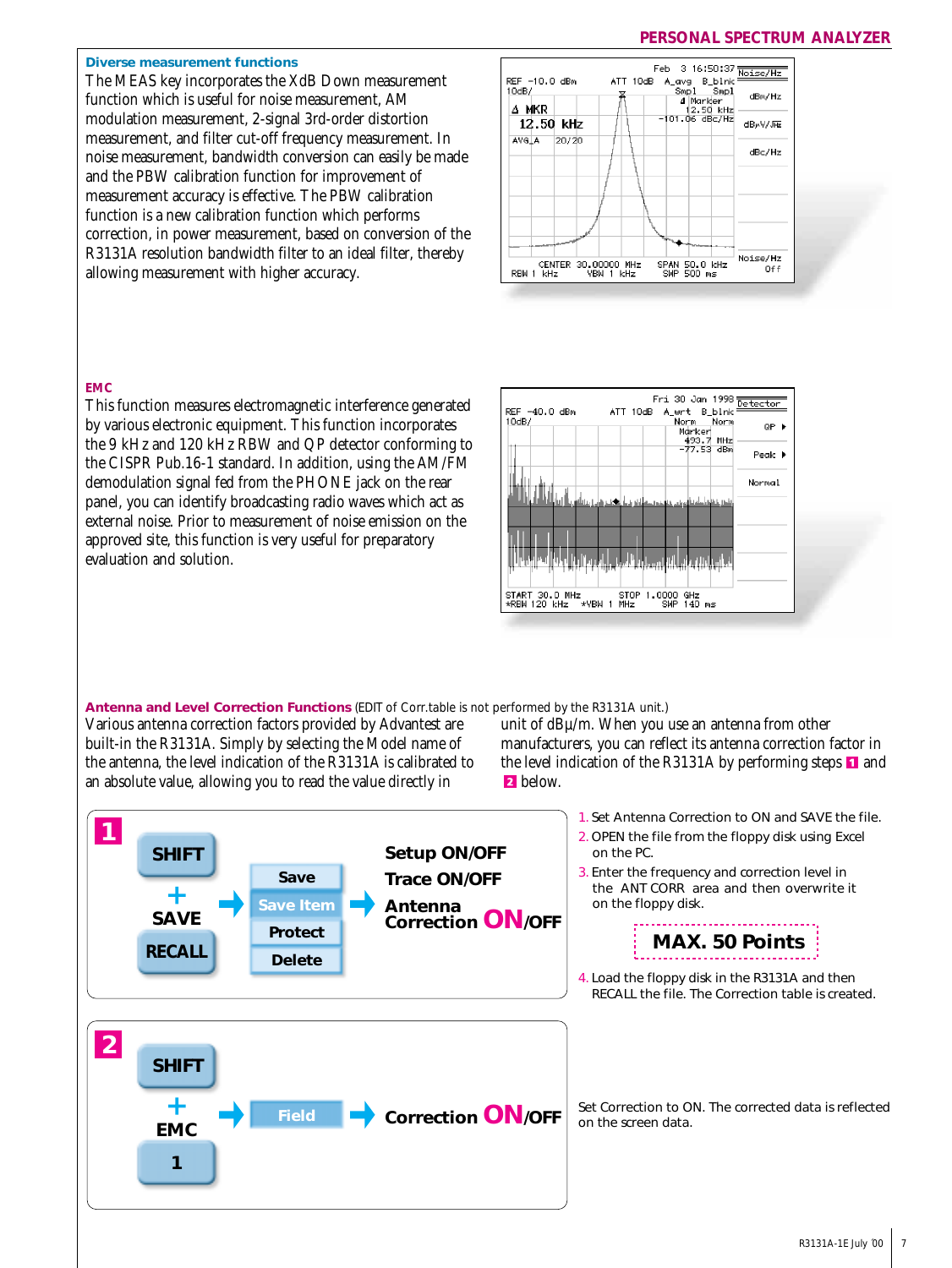### **Improved system throughput**

The throughput of production and adjustment lines is largely affected by the measurement time of measuring instruments and data transmission time. With newly developed internal processing technology, the R3131A has shortened the time necessary for GPIB control and data transmission by half or more in comparison with former products. In addition, by reducing the settling time of the local oscillator, the waveform update rate in unit time has been doubled. (In either case, comparison is made under the same conditions.)

![](_page_7_Figure_3.jpeg)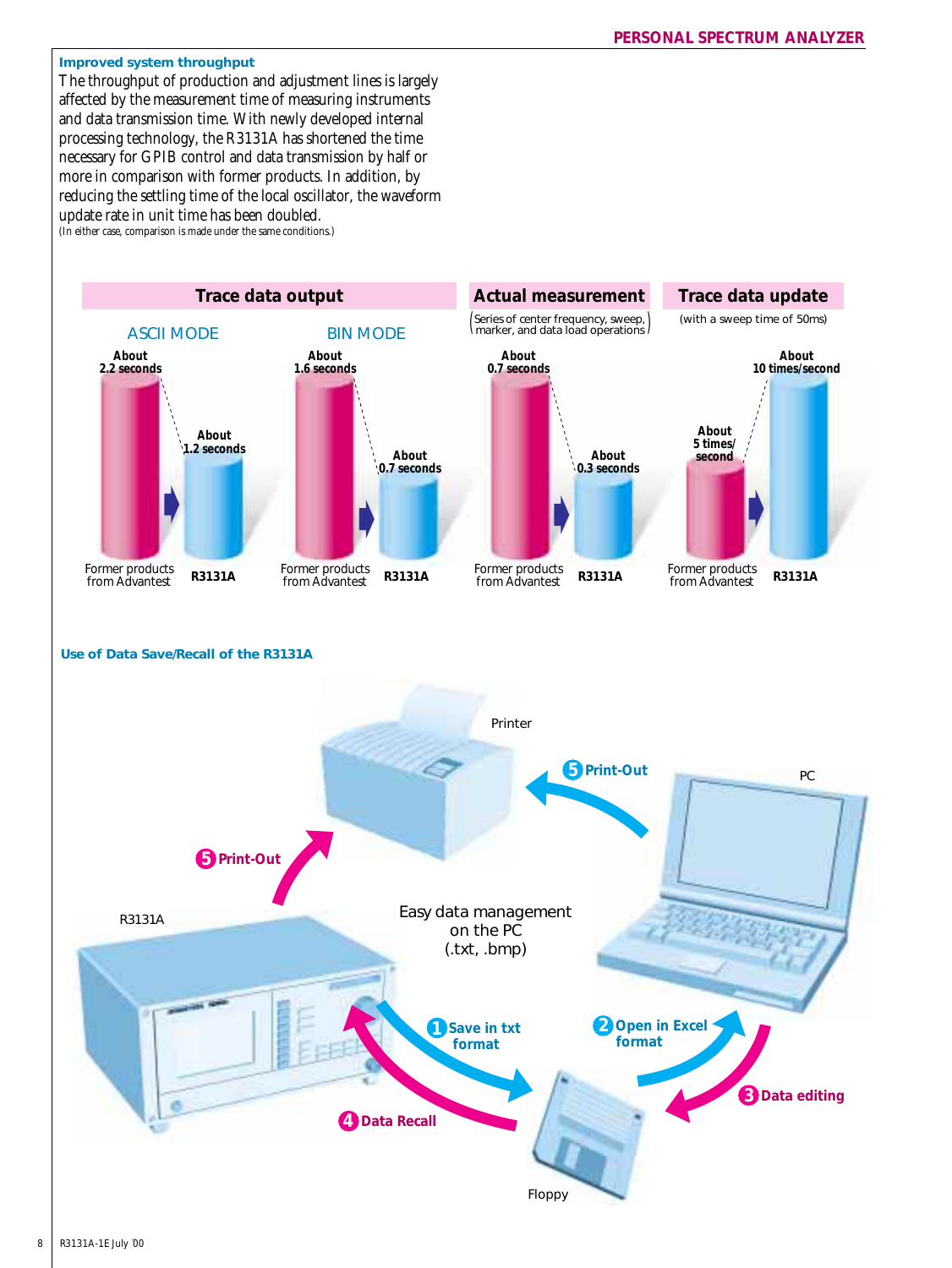# **Tracking generator option (OPT.74)**

The tracking generator (OPT.74) is a monoblock option which is integrated in R3131A. It can generate constant level signal synchronized with sweep frequency in the frequency range up to 3 GHz and therefore can easily measure the frequency characteristic of object device. Besides, with the normalize function which cancels the frequency characteristic of measuring system, highly accurate measurement is possible. Because the output level can be set in a wide range (from 0 to -59.9 dBm, in 0.1 dB steps), it can be used to measure filter pass characteristic, cable loss, amplifier gain, etc.

![](_page_8_Figure_3.jpeg)

### **For the measurement of reflection characteristic**

With the SWR bridge, the reflection characteristic of antennas and filters can be measured.

![](_page_8_Figure_6.jpeg)

| REF 0.0 dBm<br>5dB/<br>MARKER | Sep 21 09:32:33=<br>ATT 10dB A_wrt B_blnki<br>Norm<br>Norn<br>Markert<br>865.44 MHz | $\overline{\phantom{a}}$ TG<br>T6 Level |
|-------------------------------|-------------------------------------------------------------------------------------|-----------------------------------------|
| 865.44 MHz                    | -29.896 dB Execute                                                                  | Normalize                               |
|                               |                                                                                     | Norm Corr<br>ON / OFF                   |
| RL +10.00 dBm                 |                                                                                     | Ref Line<br>Position                    |
|                               |                                                                                     | Frea Adi<br>Auto                        |
|                               |                                                                                     | Freq Adj<br>Manual                      |
|                               | CENTER 865.40 MHz SPAN 20.00 MHz<br>RBM 300 kHz VBM 100 kHz SMP 50 ms               | TG Off                                  |

### **For the measurement of cable loss**

With the short cable, the high-frequency loss characteristic of cable can be measured from the differential when the object cable is connected.

![](_page_8_Figure_10.jpeg)

| $REF$ $-5.1$ dBm<br>2dB/<br>MARKER<br>2.8802 GHz | Sep 18 15:44:41 Peak(1)<br>ATT 10dB<br>A wrt B blnkf<br>Norm –<br>Markeri<br>2.8802 GHz | Norm<br>Next Peak<br>+3.667 dB Next Peak<br>Left |
|--------------------------------------------------|-----------------------------------------------------------------------------------------|--------------------------------------------------|
| $RL + 11.10$ dBm                                 | الملتمين                                                                                | Next Peak<br>Right<br>Peak<br>Max-Min            |
|                                                  |                                                                                         | Min Peak                                         |
|                                                  |                                                                                         | Cont Peak<br>ON /OFF                             |
| START 5.0 MHz<br>RBW 1 MHz                       | STOP 3,0000 GHz<br>VBW 1 MHz<br>SWP 50 ms                                               | 1/2,more▶                                        |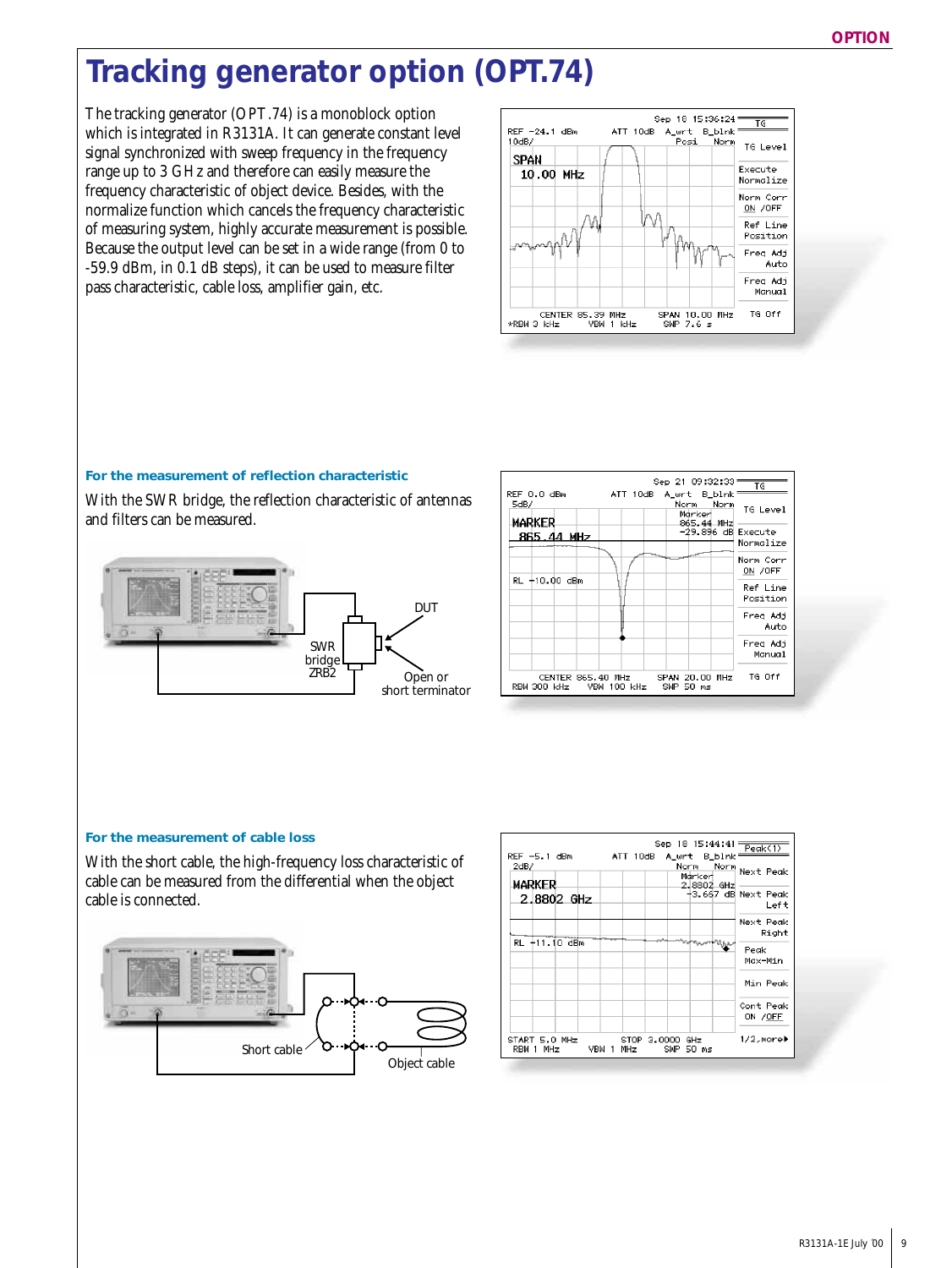| <b>Specifications</b>                 |                                                                                                                            |  |
|---------------------------------------|----------------------------------------------------------------------------------------------------------------------------|--|
| Frequency                             |                                                                                                                            |  |
| Range:                                | 9 kHz to 3 GHz                                                                                                             |  |
| Frequency reading accuracy:           | $\pm$ (Frequency reading x Frequency<br>reference accuracy+ Span x Span accuracy<br>+ 0.15 x Resolution bandwidth + 1 kHz) |  |
| Marker counter accuracy:              | ± (Marker frequency x Frequency<br>reference accuracy + 1 LSD)<br>$(S/N \ge 25 dB, SPAN \le 200 MHz)$                      |  |
| Marker counter resolution:            | 1 Hz to 1 kHz                                                                                                              |  |
| Frequency reference                   |                                                                                                                            |  |
| source accuracy:                      | $±2$ ppm/year<br>±5 ppm at operating temperature range                                                                     |  |
| Frequency span:                       | zero, 50 kHz to 3 GHz<br>under range (Specs not binding)<br>down to 10 kHz                                                 |  |
| Frequency span accuracy:              | $\leq \pm 3\%$                                                                                                             |  |
| Frequency stability                   |                                                                                                                            |  |
| <b>Residual FM:</b>                   | $\leq$ 100 Hzp-p/100 ms (zero span)                                                                                        |  |
| Sideband noise:                       | $\leq$ 100 dBc/Hz (20 kHz offset)                                                                                          |  |
| Resolution 3 dB bandwidth:            | 1 kHz to 1 MHz<br>1-3 step                                                                                                 |  |
| Bandwidth accuracy:<br>Selectivity:   | $\leq \pm 20\%$<br>≤ 15:1 (60 dB:3 dB)                                                                                     |  |
| 6dB bandwidth:                        | 9 kHz,120 kHz                                                                                                              |  |
| Video bandwidth:                      | 10 Hz to 1MHz<br>1-10 step                                                                                                 |  |
| Amplitude                             |                                                                                                                            |  |
| Amplitude measurement range:          | +30 dBm to Average noise level                                                                                             |  |
| Maximum input level:                  | +30 dBm, 50 VDC                                                                                                            |  |
| Display range<br>LOG.<br>LIN:         | 10 dB/div 8 div, 1,2,5 dB/div 10 div<br>10%/div of reference level                                                         |  |
| Reference level range<br>LOG:<br>LIN: | $-64$ dBm to $+40$ dBm<br>+141.1 µV to + 22.36 V                                                                           |  |
| Input attenuator range:               | 0 to 50 dB 10 dB step                                                                                                      |  |
|                                       |                                                                                                                            |  |
| Sweep                                 |                                                                                                                            |  |
| Sweep time:                           | 50 ms to 500 s                                                                                                             |  |
| Sweep time accuracy:                  | $\leq \pm 3\%$                                                                                                             |  |
| Trigger mode:                         | FREE RUN, VIDEO, EXT, LINE                                                                                                 |  |
| Sweep mode:                           | <b>REPEAT, SINGLE</b>                                                                                                      |  |
| Dynamic range                         |                                                                                                                            |  |
| Average noise level:                  | $-113$ dBm $+2$ f (GHz) dB<br>(at RBW 1 kHz, VBW 10 Hz,<br>INPUT ATT 0 dB, frequency $\geq 1$ MHz)                         |  |
| 1 dB gain compression:                | > -5 dBm (mixer input level, f ≥ 20 MHz)                                                                                   |  |
| Secondary harmonic distortion:        | ≤ -70 dB (input frequency ≥ 10 MHz,<br>mixer input level -30 dBm)                                                          |  |
| 3rd Order Intermodualation:           | $\le$ -70 dB (input frequency $\ge$ 10 MHz,<br>mixer input level -30 dBm, $\Delta f > 50$ kHz)                             |  |
| Other input spurious:                 | ≤ -60 dB (offset ≥ 20 MHz,<br>mixer input level -30 dBm)                                                                   |  |
| Residual response:                    | ≤ -100 dBm<br>(Frequency $\geq 1$ MHz, INPUT ATT = 0 dB,<br>input 50 $\Omega$ terminated)                                  |  |

| Amplitude accuracy                               |                                                                                                                                                                                                                                               |  |
|--------------------------------------------------|-----------------------------------------------------------------------------------------------------------------------------------------------------------------------------------------------------------------------------------------------|--|
| Calibration signal:                              | 30 MHz, -20 dBm ±0.3 dB                                                                                                                                                                                                                       |  |
| Frequency response:                              | $\leq \pm 0.5$ dB (100 kHz to 3 GHz, ATT = 10 dB)<br>$\leq \pm 1$ dB (100 kHz to 2 GHz)<br>$\leq \pm 2$ dB (9 kHz to 3 GHz)<br>(after calibration at 30 MHz reference)                                                                        |  |
| Scale display accuracy<br>LOG:<br>LIN:           | $\leq \pm 0.5$ dB (0 to -20 dB) (after auto calibration)<br>$\leq \pm 1.5$ dB/70 dB (after auto calibration)<br>$\leq \pm 1.0$ dB/10 dB (after auto calibration)<br>$\leq \pm 0.2$ dB/1 dB (after auto calibration)<br>±5% of reference level |  |
| Input attenuator<br>switching accuracy:          | $\leq \pm 0.3$ dB (10 dB reference, 30 MHz)                                                                                                                                                                                                   |  |
| <b>Resolution bandwidth</b>                      |                                                                                                                                                                                                                                               |  |
| switching accuracy:<br>IF gain error:            | $\leq \pm 0.5$ dB (after auto calibration)<br>$\leq \pm 0.5$ dB (after auto calibration)                                                                                                                                                      |  |
| Total level accuracy:                            | $\pm$ 1.5 dB (after auto calibration,<br>$REF = -50$ to 0 dBm, $ATT = 10$ dB, 2 dB/div,<br>RBW = 300 kHz, f > 100 kHz)                                                                                                                        |  |
| Input/output                                     |                                                                                                                                                                                                                                               |  |
| <b>RF</b> input<br>connector/impedance:<br>VSWR: | N type jack/50 $\Omega$ (nominal)<br>$\leq$ 1.5 (100 kHz to 2 GHz, INPUT ATT $\geq$ 10 dB)<br>$\leq$ 2.0 (9 kHz to 3 GHz, INPUT ATT $\geq$ 10 dB)                                                                                             |  |
| 10 MHz REF.<br>input:<br>Input range:            | BNC jack, 50 $\Omega$<br>$-10$ dBm to $+10$ dBm                                                                                                                                                                                               |  |
| Ext. trigger input:                              | BNC jack, 10 k $\Omega$ (nominal), DC coupling                                                                                                                                                                                                |  |
| Phone output:                                    | Mini monophonic jack, 8 $\Omega$                                                                                                                                                                                                              |  |
| <b>GPIB interface:</b>                           | IEEE-488 bus connector                                                                                                                                                                                                                        |  |
| Serial interface:                                | D-SUB 9-pin                                                                                                                                                                                                                                   |  |
| Printer interface:                               | D-SUB 25-pin, ESC/P, PCL                                                                                                                                                                                                                      |  |
| Floppy disk drive:                               | 3.5-inch, 1.4 Mbyte, MS-DOS format                                                                                                                                                                                                            |  |
| <b>General specifications</b>                    |                                                                                                                                                                                                                                               |  |
| Operating conditions:                            | 0°C to +50°C, 85%RH max.<br>(without condensation)                                                                                                                                                                                            |  |
| Storage conditions:                              | -20°C to + 60°C                                                                                                                                                                                                                               |  |
| Power supply:                                    | 100/200 VAC, auto switching<br>100 VAC; 100 V to 120 V, 50 Hz/60 Hz<br>220 VAC; 220 V to 240 V, 50 Hz/60 Hz                                                                                                                                   |  |
| Power consumption:                               | 200 VA max. (100 VAC)                                                                                                                                                                                                                         |  |
| Weight:                                          | 12 kg or less                                                                                                                                                                                                                                 |  |
| Dimensions:                                      | Approx. 424 mm (W) x 177 mm (H)<br>x 300 mm (D)                                                                                                                                                                                               |  |
| <b>OPT.74 Tracking Generator</b>                 |                                                                                                                                                                                                                                               |  |
| Frequency range:                                 | 100 kHz to 3.0 GHz                                                                                                                                                                                                                            |  |
| Output level range:                              | 0 dBm to -59.9 dBm (0.1 dB step)                                                                                                                                                                                                              |  |
| Output level accuracy:                           | ≤ ±0.5 dB (30 MHz, -10 dBm, 20°C to 30°C)                                                                                                                                                                                                     |  |
| Output level flatness:                           | at -10 dBm,referenced to 30 MHz<br>$\leq \pm 1.0$ dB (100 kHz to 1.0 GHz)<br>$\leq \pm 1.5$ dB (100 kHz to 3.0 GHz)                                                                                                                           |  |
| Output level switching<br>error:                 | at referenced to -10 dBm<br>$\leq \pm 1.0$ dB (100 kHz to 1.0 GHz, output level $\geq$ -30 dBm)<br>$\leq \pm 2.0$ dB (100 kHz to 2.6 GHz)<br>$\leq \pm 3.0$ dB (100 kHz to 3.0 GHz)                                                           |  |
| Output spurious<br>Harmonic:<br>Non-harmonic:    | $\le$ -20 dBc (output level = -10 dBm)<br>$\le$ -30 dBc (output level = -10 dBm)                                                                                                                                                              |  |
|                                                  |                                                                                                                                                                                                                                               |  |

Windows is a trademark of Microsoft Corporation.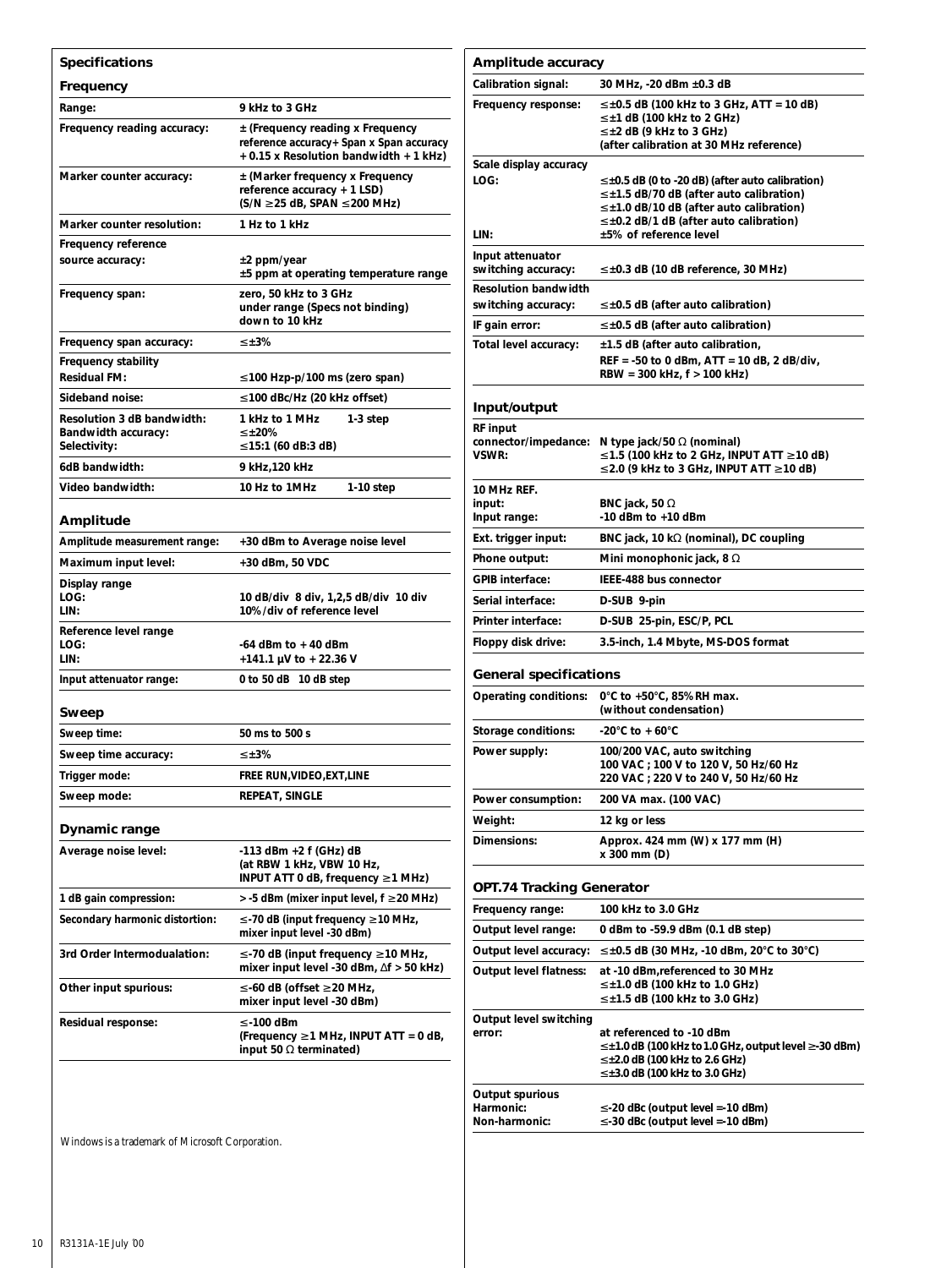![](_page_10_Picture_0.jpeg)

| <b>Applicable printer</b><br>control code                                                        |
|--------------------------------------------------------------------------------------------------|
| $\bullet$ ESC/P<br>●ESC/P Raster<br>$\bullet$ HP PCL                                             |
| Printers with the Centronics interface using<br>the above commands as control codes can be used. |

#### **R3131A Spectrum Analyzer (OPT.74 Tracking generator option)**

![](_page_10_Picture_3.jpeg)